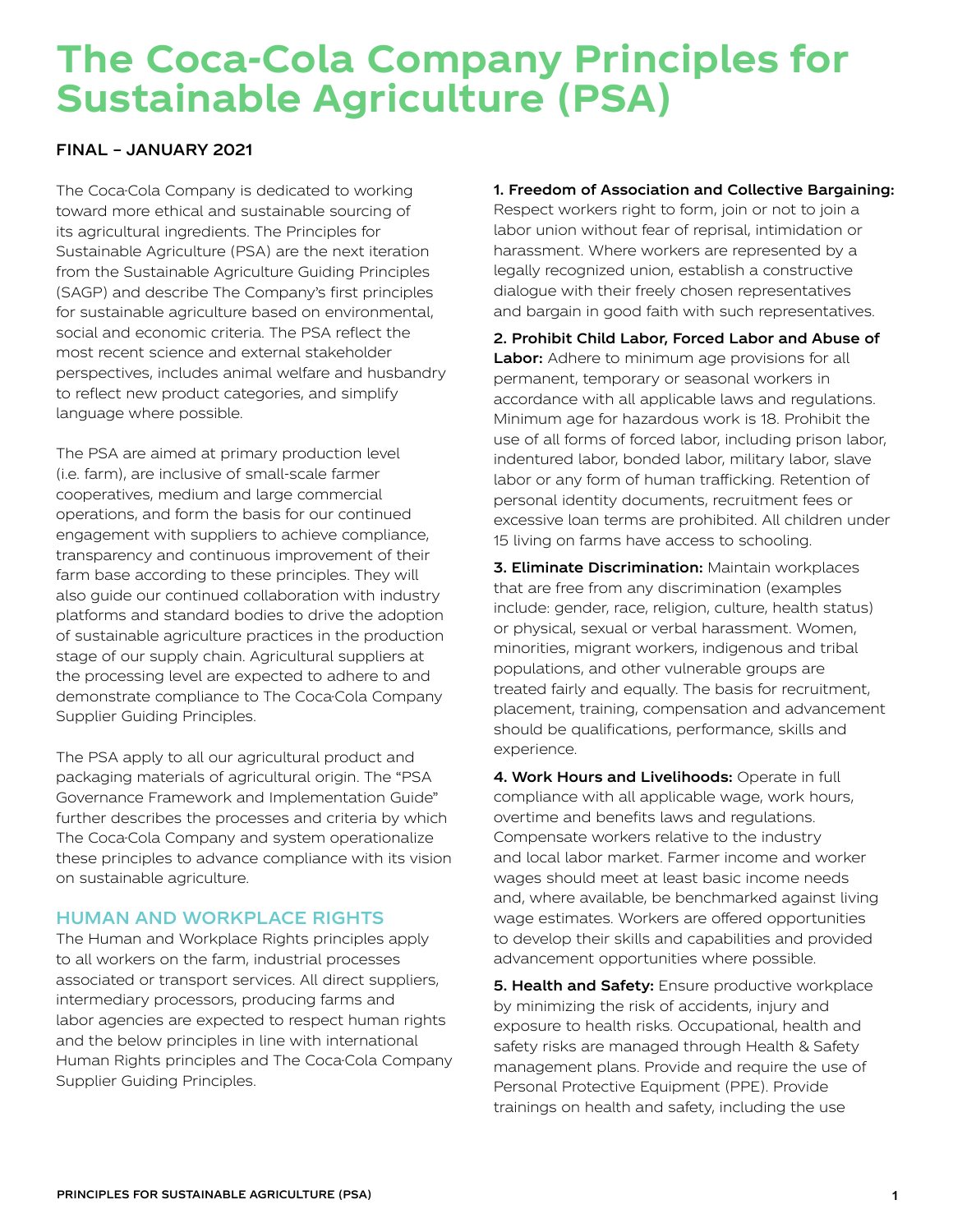of PPE. All workers have access to drinking water, toilets and hygiene facilities and are made aware of medical care facilities. All worker accommodations provided by employer are safe, sanitary and in line with applicable standards outlined in ILO Recommendation 115 (Workers Housing).

6. Grievance Procedure and Remedy: Provide workers and communities with a mechanism to express grievances anonymously without fear of reprisal, and ensure concerns are appropriately addressed in a timely manner. Ensure remediation and grievance procedure are aligned to UN Guiding Principles on Business and Human Rights.

7. Community and Traditional Rights: Recognize and safeguard the rights of indigenous peoples and local communities to land and natural resources, with particular attention to marginalized groups, such as women and ethnic minorities. Where applicable, uphold principle of Free, Prior and Informed Consent (FPIC). Maintain positive community relations and contribute to local economic development.

### ENVIRONMENT AND ECOSYSTEMS

Agriculture and livestock production should be resilient, environmentally sustainable, cause minimal damage, and, where possible, be restorative to the surrounding environment in all areas and activities on the farm.

8. Water Management: Ensure long-term sustainability of water resources in balance with community and ecosystem needs by measuring their water use and quality where crops are irrigated, maximizing water use efficiency and minimizing water quality impacts from wastewater discharges, erosion and nutrient/agrochemical runoff. Farms located in water-stressed areas actively manage their source water to highest standards (e.g. using Alliance for Water Stewardship) and build resilience to climate change by managing for uncertainty, extremes and gradual change. Farms avoid converting important water-related areas (e.g. wetlands).

9. Energy Management and Greenhouse Gas **Reduction:** Avoid contributing to climate change by measuring energy use and greenhouse gas emissions (including emissions from deforestation and other land use change), setting GHG reduction targets, maximizing energy efficiency and the use of renewable energy, reducing emissions from agricultural practices and livestock farms, and avoiding air pollution.

10. Climate Change Resilience: Farms have assessed climate-related risks and have climate adaptation and resilience plans in place to appropriately address current and anticipated impacts of climate change while avoiding additional harm to nature or people.

11. Waste Management: Separate, classify, safely store, transport and dispose of all waste. Reduce, reuse and recycle waste, where possible, and no waste is incinerated on farm or disposed via freshwater ecosystems (rivers, lakes, etc.). Leakage of plastics, liquid waste or manure from farms into soil or watercourses are prevented. Containers for hazardous materials are disposed of appropriately. There are measures to properly manage organic waste with the goal of enhancing soil health, including through composting. All waste is managed separately according to its classification and disposed of in an authorized place or through waste disposal authorized service providers.

12. Conservation of Forests: Promote sustainable forest management and help protect woodlands from deforestation and illegal harvesting. New production areas are not established in natural habitats/ ecosystems including forests or high-value conservation areas and do not cut through wildlife corridors or routes used for migration. Forests are not cut or burned for conversion to new production. There is no deliberate use of fire for land clearance.

13. Conservation of Natural Habitats, Biodiversity and Ecosystems: Identify and help protect natural habitats from conversion. Natural ecosystems are not altered or burned for conversion to new production. Promote and protect natural habitats, protected areas and biodiversity, including natural pollinators, through the protection, and where possible, restoration of ecosystem services through approaches that build resilience to shocks and longer-term climate stressors. Farms take special measures to protect threatened or endangered species.

14. Soil Management: Maintain and improve soils and prevent degradation, minimize greenhouse gas emissions, protect soil biodiversity and enhance soil structure. Implement a Nutrient Management Plan based on an integrated Nutrient Management approach and incorporate the 'Four Rs of nutrient stewardship' to maintain and enhance soil quality and minimize impacts on air, water and biodiversity.

15. Agrochemical Management: Follow national and/ or local regulations and label requirements for safe and proper use of all agrochemicals, in accordance with label directions, to ensure proper protection of